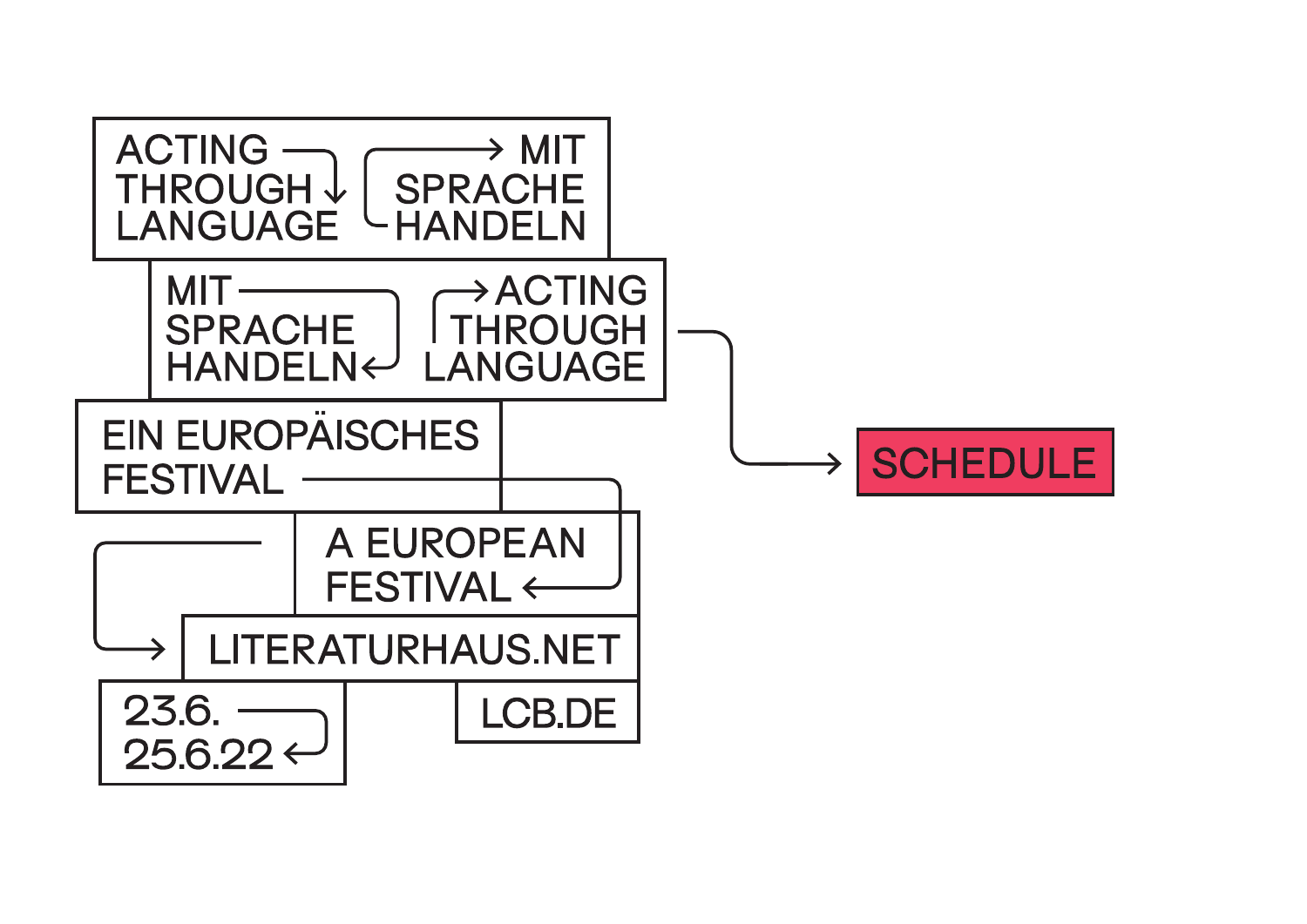# ACTING THROUGH LANGUAGE Festival, 23rd–25th June 2022 Literarisches Colloquium Berlin

For three days literary venues and curators of literary events from all over Europe will meet by the Wannsee, by invitation of the Network of Literature Houses in Germany, Austria and Switzerland. Join us to discuss literary events, discover new performative formats from all over Europe and look at perspectives for future cooperations! While part of the programme is for guests only there will be readings, panel discussions and performances open to the public on all three evenings.

# THURSDAY  $\longrightarrow$  23.06

**4 – 5 p.m.**

ARRIVAL, REGISTRATION

**5 – 7 p.m.**

RECEPTION Welcome by the Network of Literature Houses Tomas Friedmann, Ursula Steffens and Claudia Dathe

INTRODUCTIONS Dick Robertson

DRINKS & SNACKS

# **7.30 p.m.**

WELCOME Florian Höllerer

#### LITERATURE IN THE PUBLIC SPACE – Opening speech SASHA MARIANNA SALZMANN: NO POEMS ON WAR

PROGRAMME ON 4 STAGES "Acting Through Language" **8.30 p.m. / 9 p.m. / 9.30 p.m. 3 × 20 Minutes, Change per Gong**

Following up on the project Fragile. European Correspondences (www.fragile-europe.net), curated by the network of literature houses, the Ukrainian author Yevgenia Belorusets and her German colleague Ulrike Almut Sandig discuss a similar approach to combining languages, formats and genres in their work. The fragility of life and arts will also come into focus.

In the series LCB diplomatique the Swiss author Max Lobe and the Syrian author Yassin al-Hai Saleh send missives from the political side of their lives.

Sasha Marianna Salzmann, awarded with the Preis der Literaturhäuser this year, and the journalist Anne-Dore Krohn discuss the power of literature and performance.

TOLEDO TALKS Staying Alive with George Orwell: Translating Dystopia into the Present

Frank Heibert and Josée Kamoun have made a courageous choice with their new translations of George Orwell's "1984" into German and French by using the present tense. A conversation on the dystopian present, Newspeak and societies imprisoned by the present.

**10 p.m.**

DRINKS & SNACKS

THURSDAY, 23.06.

**1**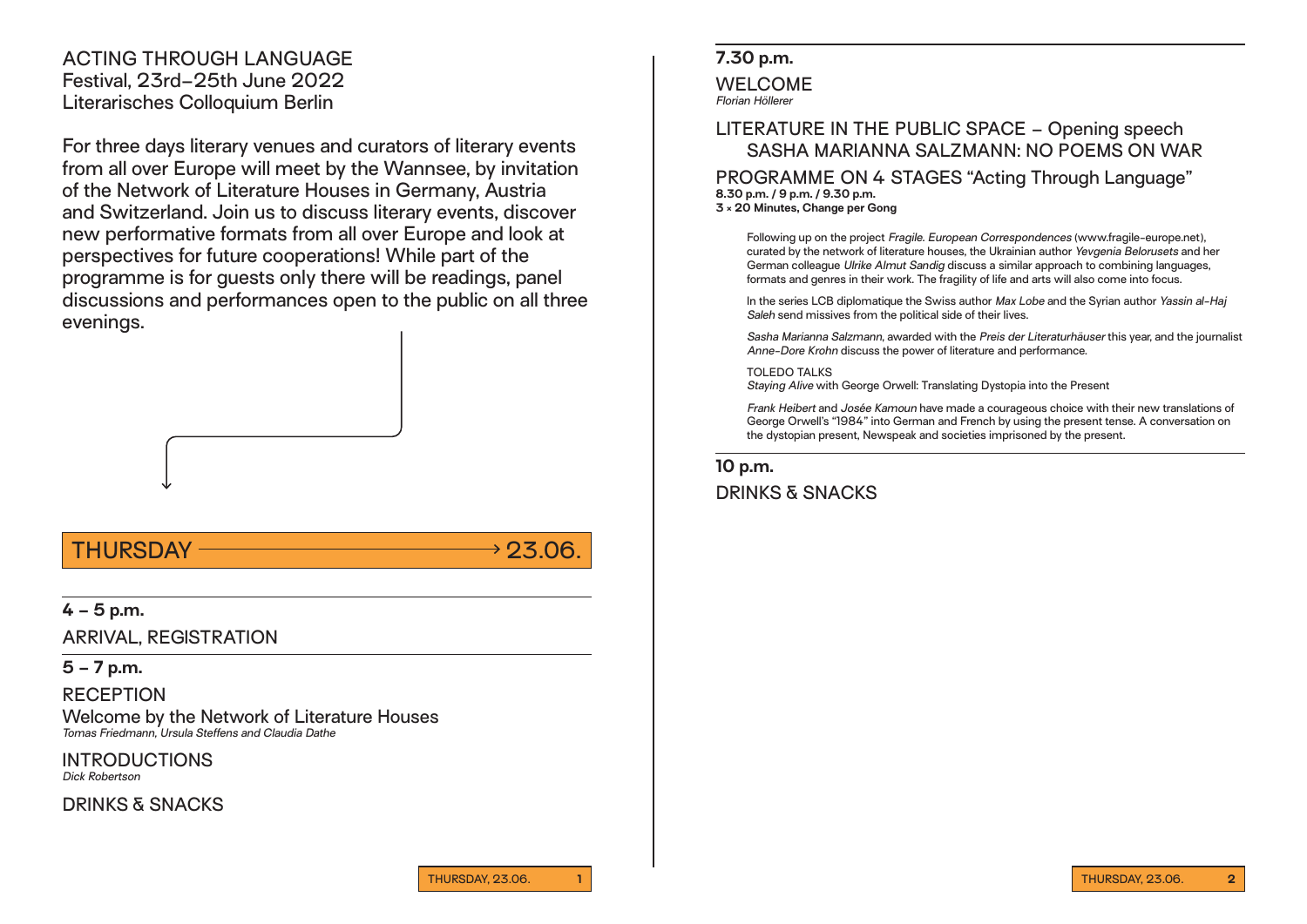# $FRIDAY \longrightarrow 24.06.$

#### **10 a.m.**

WARM-UP

#### **10.15 – 12.30 a.m.**

OPEN SPACE

Dick Robertson

#### Curatorship and Programming

- Programming, strategies and new models for literature houses
- Financing (public/private/sponsors)
- Audience development
- Literary encounters (venue/institutions/collaborations/digital spaces)

How does literature connect with and give impulses in society? Is the 'literature house' the concept for the future, impact of a continuous programme as opposed to singular events/festivals?

Basic funds / funds for individual projects / public versus private funds; importance of partnerships, other possibilities for international cooperations.

How does urban society influence the programme of literature houses or festivals, how do we gain information about our audiences?

How do literary encounters work, do they need the live event, the reading, the live encounter with the author and their voice? What happens to an event when it is moved to the digital sphere?

#### **12.30 – 1.30 p.m.**

#### **LUNCH**

#### **1.30 – 3.30 p.m.**

#### OPEN SPACE

Dick Robertson

#### Trans.Inter.National

- Language & Exchange
- Translation
- Political agenda (governments)

Multilingual aspects: Does German literature have to be written in German? How does migration come into focus in larger cities, what are the multilingual aspects of literature in Berlin, for example?

How do smaller languages achieve recognition in societies that seem to turn to English more and more for mutual communication? How do they find publishers, audiences?

How do literature and society interact, what are the potential implications for literature?

# **3.30 – 4 p.m.**

**BREAK** 

### **4 – 5.30 p.m.**

# PANELS: ACTING THROUGH LANGUAGE. POSITIONS AND PERSPECTIVES

- 1. Curatorship and Programming
- 2. Trans.International

Ilke Froyen (Passa Porta), Sofia Gräsberg (Litteraturhuset Göteborg), Yana Genova (nextpage.org, Sofia), Inez Boogaarts (International consultant Arts & Culture) and Gesa Schneider (Literaturhaus Zürich)

Yasemin Çongar (Literature house Istanbul), Jenny Bohn (Burg Hülshoff – Center for Literatur), Kateryna Mishchenko (publisher, author, translator), Nelia Vakhovska (Cities of translators Kyjiv) and Tomas Friedmann (Literaturhaus Salzburg)

#### **5.30 – 7.30 p.m.**

#### DINNER

#### **6.30 p.m.**

#### DOORS OPEN FOR PUBLIC

#### **7.30 – 8.30 p.m.**

#### LITERATURE BEYOND BORDERS

Dagmara Kraus – Samanta Schweblin

Dagmara Kraus and Samanta Schweblin talk about literature and linguistic spaces, about leaving behind notions of homogeneous national literatures.

Dagmara Kraus was born in Wroclaw, Poland and came to Germany aged 7. The translator and poet most recently published the volume "liedvoll, deutschyzno", she teaches creative writing at the university of Hildesheim. Samanta Schweblin grew up in Buenos Aires and has now been working in Berlin for eight years. "Hundert Augen", her most recent novel, was published in 2020.

# INTERVAL

#### **9 – 10 p.m.**

# LITERATURE & VOICE: RAISE YOUR VOICE

Olga Flor – Radka Denemarková

Olga Flor and Radka Denemarková discuss the physicality of texts and how this resonates in different spaces.

Olga Flor is among the most versatile and abysmal authors in Austria. After studying physics she decided to focus on writing. Her most recent publications were lectures on poetics . Politik der Emotion", and the novel "Morituri", published 2021. The Czech author Radka Denemarková recently published the already much acclaimed novel "Hodiny z olova (Hours of Lead)".

#### **10 p.m.**  DRINKS & SNACKS

FRIDAY, 24.06. **3**